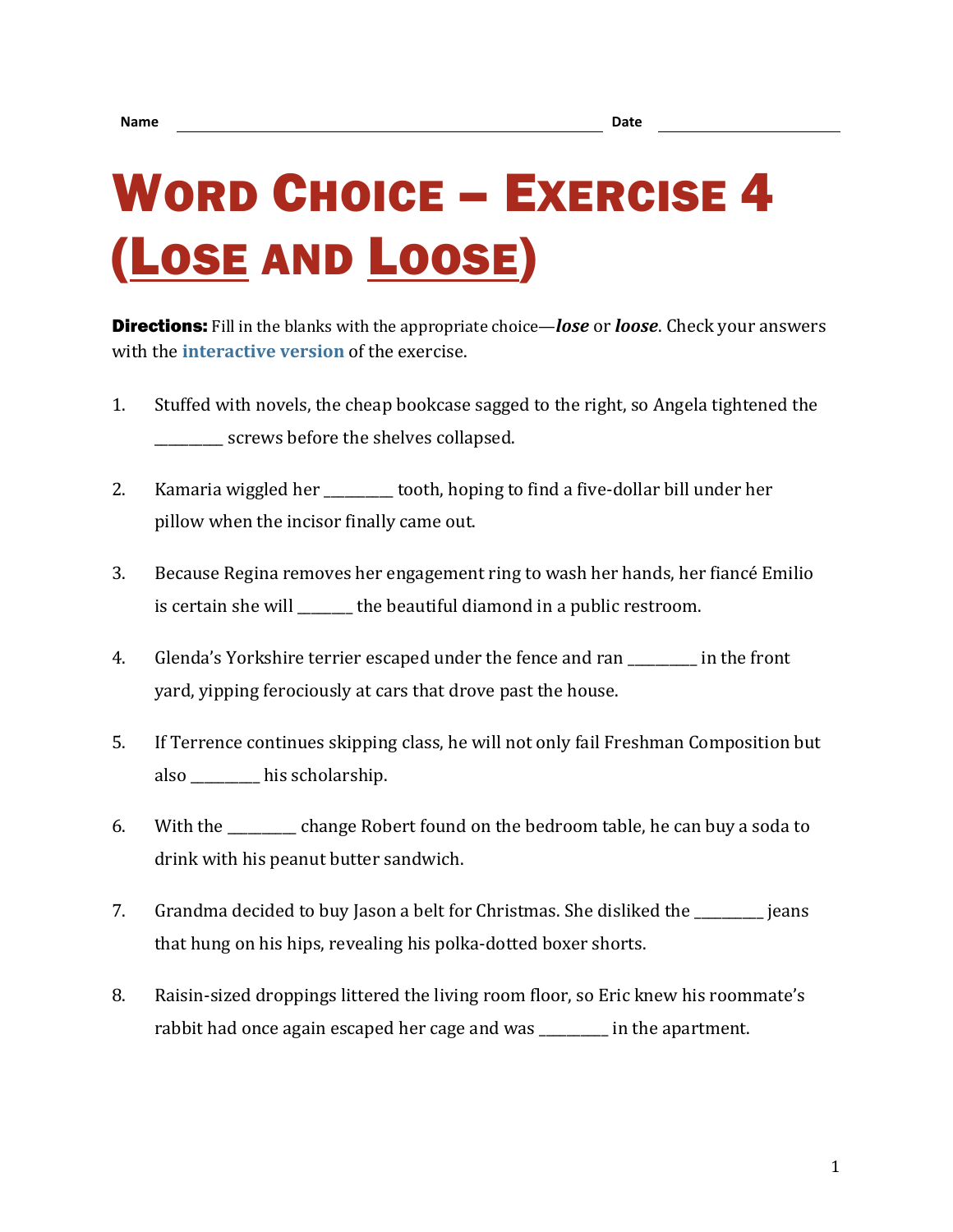- 9. Old Professor Seymour will frequently \_\_\_\_\_\_\_\_ his train of thought in the middle of an explanation; he must ask the class what they were discussing before he can continue the lecture.
- 10. If you leave the turkey on the cutting board, you will \_\_\_\_\_\_\_\_\_\_ it to Billy, the family's Irish wolfhound, whose head easily reaches the countertop.
- 11. The director warned Samuel that he would \_\_\_\_\_\_\_\_\_\_ computer lab privileges if she ever again caught him downloading research papers at schoolsucks.com.
- 12. Everyone warned Dusty that he would \_\_\_\_\_\_\_\_\_\_ his girlfriend if he insisted on singing in the car, but he continued belting out country ballads in his scratchy, offtune voice.
- 13. Sanford untucked his \_\_\_\_\_\_\_\_\_ shirt, hoping to conceal his pockets bulging with bootleg snacks that he wanted to sneak into the movie theater.
- 14. Kimberly thought she would surely \_\_\_\_\_\_\_\_\_\_ her mind trying to keep up with the pages and pages of homework assigned by Dr. Frazier, her organic chemistry professor.
- 15. My basenji Oreo never misses an opportunity to meet another dog. Just yesterday, she slipped out of her \_\_\_\_\_\_\_\_\_\_ collar and bolted after a dachshund trotting beside its owner.
- 16. Rachel prefers to wear \_\_\_\_\_\_\_\_\_\_ clothing but learned that a snug fitting shirt was best for yoga class since it wouldn't fall over her head during the downward dog pose.
- 17. Diane's beagle Reliable loves to visit Kendon Horse Park, where he can run in the big pastures, tracking rabbits with his keen nose.
- 18. Because we often find Isabelle's car keys or cell phone in the refrigerator, we wonder if she has a screw \_\_\_\_\_\_\_\_\_\_.